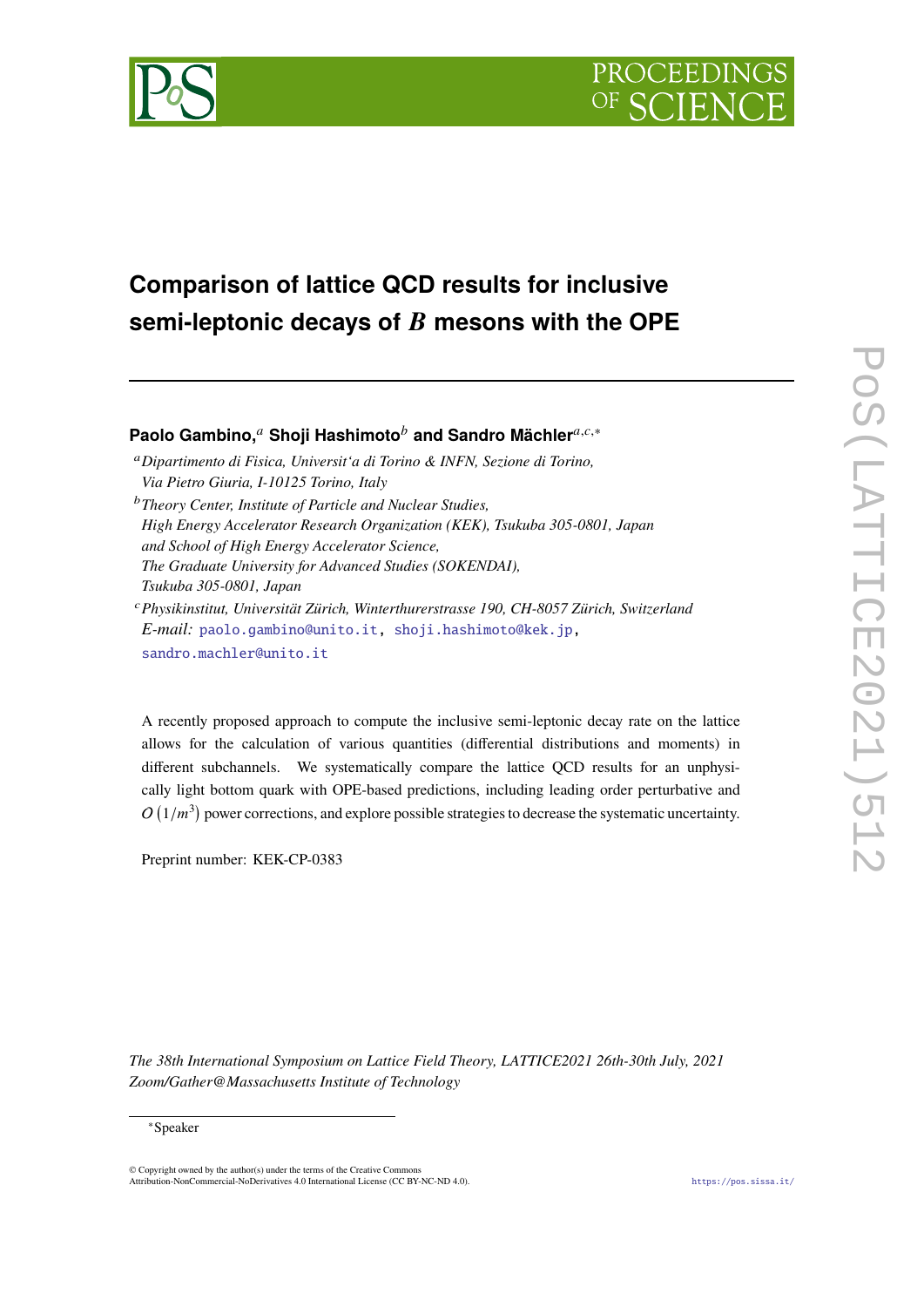#### **1. Introduction**

The study of decays of *b* quarks is an immensely fascinating and promising area of research. Semi-leptonic decays of  $b$  quarks are particularly interesting because they can be used to determine the CKM matrix element  $V_{cb}$ . In fact there is an unresolved tension between the values of  $V_{cb}$ determined from inclusive and exclusive decays of  $B$  mesons  $[1-3]$  $[1-3]$ .

The term inclusive here refers to the fact that the final hadronic state is not fully known. Instead the only available information about its particle content is that it contains a charm quark. The method of choice for describing these decays is the use of the optical theorem followed by performing an operator product expansion (OPE) [\[4–](#page-7-2)[6\]](#page-7-3). In this approach observables are the total rate and smeared differential distributions, given in terms of a double expansion in  $\Lambda_{\text{QCD}}/m_b$  and  $\alpha_s$ . A generic observable  $M_i$  can then be written as

<span id="page-1-0"></span>
$$
M_{i} = M_{i}^{(0,0)} + \frac{\alpha_{s}}{\pi} M_{i}^{(1)} + \frac{\mu_{\pi}^{2}}{m_{b}^{2}} \left( M_{i}^{(\pi,0)} + \frac{\alpha_{s}}{\pi} M_{i}^{(\pi,1)} \right)
$$
  
+ 
$$
\frac{\mu_{G}^{2}}{m_{b}^{2}} \left( M_{i}^{(G,0)} + \frac{\alpha_{s}}{\pi} M_{i}^{(G,1)} \right) + \frac{\rho_{D}^{3}}{m_{b}^{3}} M_{i}^{(D,0)} + \frac{\rho_{LS}^{3}}{m_{b}^{3}} M_{i}^{(LS,0)} + \cdots
$$
 (1)

At any order in this expansion one encounters a number of non-perturbative matrix elements. In Eq. [\(1\)](#page-1-0) they are denoted by  $\mu^2_\pi$ ,  $\mu^2_G$ ,  $\rho^3_D$  and  $\rho^3_{LS}$ , where for instance

$$
\mu_{\pi}^{2} = \frac{1}{M_{B}} \left\langle B \left| \overline{b}_{\nu} \left( i \overrightarrow{D} \right)^{2} b_{\nu} \right| B \right\rangle, \qquad \mu_{G}^{2} = \frac{1}{M_{B}} \left\langle B \left| \overline{b}_{\nu} \frac{i}{2} \sigma_{\mu \nu} G^{\mu \nu} b_{\nu} \right| B \right\rangle. \tag{2}
$$

These matrix elements cannot be computed from first principles, instead they are treated as free parameters and extracted from experimental data.

Recently a novel method for computing inclusive observables in lattice QCD has been proposed [\[7\]](#page-7-4). In particular in the light of the aforementioned tension between the inclusive and exclusive determinations of  $V_{cb}$  and the flavor anomalies [\[8\]](#page-7-5), such an independent computation of inclusive observables can serve as an important check of the OPE approach. To this end a first numerical study has been performed in [\[9\]](#page-7-6). We build on this study and expand it, including further terms in the heavy quark expansion and examining additional observables.

This paper is organized as follows. In Section [2](#page-1-1) we introduce the OPE framework used to study inclusive decays of  $\hat{B}$  mesons, followed by a discussion of the observables considered in Section [3](#page-2-0) and in Section [4](#page-3-0) the OPE results are confronted with lattice data obtained by the JLQCD collaboration.

#### <span id="page-1-1"></span>**2.** Inclusive decays of *B* mesons

We consider the decay

$$
B(m_B, 0) \to X_c(\omega, -q) \ell(E_\ell, p_\ell) \overline{\nu}_\ell (q_0 - E_\ell, q - p_\ell)
$$
 (3)

in the rest frame of the  $B$  meson. In the triple differential width for this decay the hadronic and leptonic parts factorize into a leptonic tensor  $L_{\mu\nu}$  and a hadronic tensor  $W^{\mu\nu}$  as [\[5,](#page-7-7) [6\]](#page-7-3)

$$
\frac{\mathrm{d}^3 \Gamma}{\mathrm{d}q^2 \mathrm{d}\omega \mathrm{d}E_\ell} = \frac{G_{\mathrm{F}}^2 |V_{cb}|^2}{8\pi^3} L_{\mu\nu} W^{\mu\nu}.\tag{4}
$$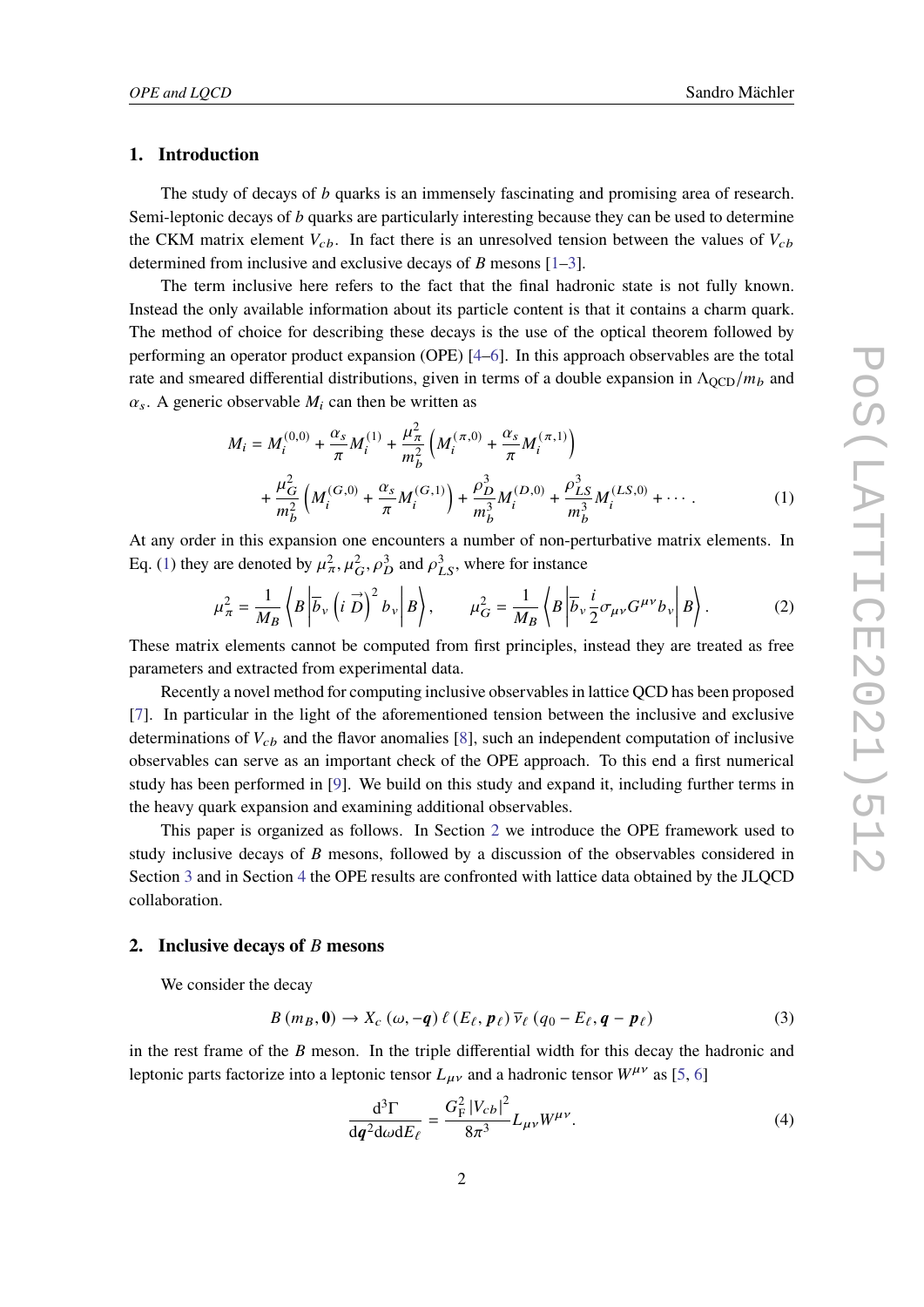For massless final state leptons the leptonic tensor is given by

$$
L^{\mu\rho} = p_{\ell}^{\mu} p_{\overline{\nu}}^{\rho} - p_{\ell} \cdot p_{\overline{\nu}} g^{\mu\rho} + p_{\ell}^{\rho} p_{\overline{\nu}}^{\mu} + i \epsilon^{\mu \alpha \rho \beta} p_{\ell, \alpha} p_{\overline{\nu}, \beta}
$$
(5)

while the hadronic tensor is defined as

$$
W^{\mu\rho}\left(p,q\right) = \sum_{X_c} \left(2\pi\right)^3 \delta^{(4)}\left(p-q-r\right) \frac{1}{2E_{B_s}} \left\langle \overline{B}_s(p) \left|J^{\mu\dagger}\right| X_c\left(r\right) \right\rangle \left\langle X_c\left(r\right) \left|J^{\rho}\right| \overline{B}_s\left(p\right) \right\rangle. \tag{6}
$$

Here the sum runs over all possible final states  $X_c$  containing a charm quark and the electroweak current relevant for this decay mode is given by  $J^{\mu} = (V - A)^{\mu} = \overline{c}\gamma^{\mu} (1 - \gamma_5) b$ . In the following we will keep the contributions from  $VV$  and  $AA$  products of currents separate and distinguish between polarizations parallel and perpendicular to the  $W$  boson's three-momentum  $q$ . There is of course also a mixed product of an axialvector and a vector current which will be included in a future study.

The hadronic tensor can be decomposed into Lorentz invariant structure functions as

$$
W^{\mu\nu} = -g^{\mu\nu}W_1\left(q_0, q^2\right) + v^{\mu}v^{\nu}W_2\left(q_0, q^2\right) - i\epsilon^{\mu\nu\alpha\beta}v_{\alpha}\hat{q}_{\beta}W_3\left(q_0, q^2\right),\tag{7}
$$

where we have used the fact that we consider massless leptons to eliminate two additional Lorentz structures. Through the optical theorem the functions  $W_i$  are related to the structure functions of the forward scattering matrix element

$$
4iT = \frac{1}{2M_B} \int d^4x e^{-iqx} \left\langle \overline{B} \left| T \left[ J^\dagger \left( x \right) J \left( 0 \right) \right] \right| \overline{B} \right\rangle \tag{8}
$$

which can be expanded into a series of local operators, resulting in an expansion in powers of  $\Lambda_{\rm QCD}/m_b$ , with corrections starting at  $O((\Lambda_{\rm QCD}/m_b)^2)$  [\[4\]](#page-7-2). The structure functions  $W_i$  are computed in the OPE up to  $O((\Lambda_{QCD}/m_b)^3)$  and can be found for example in [\[10\]](#page-7-8).

### <span id="page-2-0"></span>**3. Observables**

In order to compare the results of the OPE computation to lattice data we study the differential  $q^2$  distribution and moments of the final state charged lepton energy at fixed values of  $q^2$ .

The total decay width Γ is found by integrating the triple differential width over phase space

$$
\Gamma = \frac{G_{\rm F} |V_{cb}|^2}{24\pi^3} \int_0^{\frac{(m_{B_s}^2 - m_{D_s}^2)^2}{4m_{B_s}^2}} d\bm{q}^2 \sqrt{\bm{q}^2} \overline{X} \left(\bm{q}^2\right),\tag{9}
$$

where

$$
\overline{X}\left(q^2\right) = 3 \int_{\sqrt{m_{D_s}^2 + q^2}}^{m_{B_s} - \sqrt{q^2}} d\omega \int_{\frac{q_0^2 - \sqrt{q^2}}{2}}^{\frac{q_0 + \sqrt{q^2}}{2}} dE_{\ell} L_{\mu\nu} W^{\mu\nu}\left(E_{\ell}, \omega, q^2\right)
$$
(10)

corresponds to the  $q^2$  distribution d $\Gamma/{\rm d} q^2$  up to an overall factor of  $\left(G_{\rm F}\left|V_{cb}\right|^2\left|q\right|\right)/(24\pi^3)$ .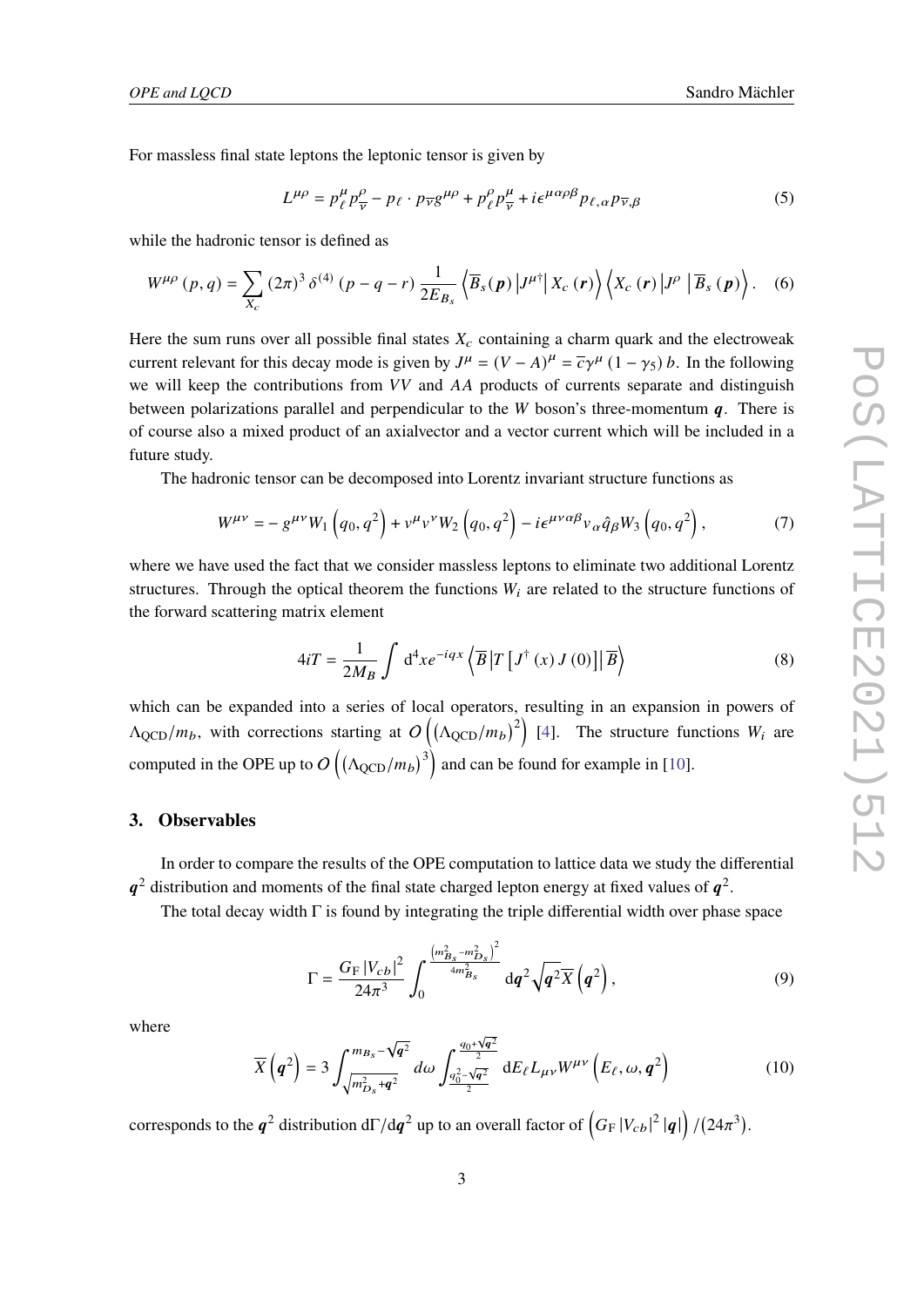In order to decrease uncertainties it is useful to consider normalized observables such as the moments of the final state charged lepton energy given by

<span id="page-3-1"></span>
$$
\left\langle E_{\ell}^{n}\right\rangle \left(\boldsymbol{q}^{2}\right) = \frac{\int d\omega dE_{\ell} E_{\ell}^{n} \frac{d^{3}\Gamma}{dq^{2}d\omega dE_{\ell}}}{\int d\omega dE_{\ell} \frac{d^{3}\Gamma}{dq^{2}d\omega dE_{\ell}}}.
$$
\n(11)

In the following section we show a comparison between OPE predictions and lattice data for the  $q^2$ distribution  $\overline{X}$ , the first moment of the charged lepton energy and its variance, all at fixed values of  $q^2$ .

#### <span id="page-3-0"></span>**4. Comparison to lattice data**

We compare the predictions obtained in the OPE with an expanded version of the set of lattice data that has been used in [\[9\]](#page-7-6). These data are computed on an ensemble with  $2 + 1$  flavors of Möbius domain-wall fermions (the ensemble "M –  $ud3 - sa$ " in [\[11\]](#page-7-9), which has an inverse lattice spacing of  $1/a = 3.610(9)$  GeV). For the charm and bottom quarks in the valence sector the same lattice formulation is used. The charm quark mass  $m_c$  is tuned to its physical value and the  $D_s$ ,  $D_s^*$ meson masses are given by 1.98 GeV and 2.12 GeV respectively. The bottom quark mass is taken as 2.44 $m_c$ , which is substantially smaller than the physical b quark mass. The corresponding  $B_s$  meson mass is 3.45 GeV. In this setup the maximum possible spatial momentum in the  $B_s \to D_s \ell v_\ell$  decay is  $\left(m_{B_s}^2 - m_{D_s}^2\right)^2/2m_{B_s} \approx 1.16$  GeV. The lattice volume is  $L^3 \times L_t = 48^3 \times 96$  and the forwardscattering matrix elements have been computed at spatial momenta  $q$  of  $(0, 0, 0)$ ,  $(0, 0, 1)$ ,  $(0, 1, 1)$ ,  $(1, 1, 1)$  and  $(0, 0, 2)$  in units of  $2\pi/L$ a. The number of lattice configurations averaged is 100 and the measurement is performed with four different time-slices. More details on the lattice calculation are presented in [\[12\]](#page-7-10).

The lattice results for the differential  $q^2$  distribution are compared with the OPE predictions in Fig. [1.](#page-4-0) As mentioned above the results for the different polarizations parallel and perpendicular to  $q$  are plotted separately for vector (VV) and axial-vector (AA) contributions.

The OPE predictions shown in this plot include non-perturbative power corrections up to  $O(1/m_b^3)$  and  $O(\alpha_s)$  perturbative corrections. In the OPE computation we take the  $\overline{MS}$  mass  $\overline{m}_c$  (2 GeV) = 1.093 GeV for the charm quark and the kinetic mass for the unphysically light bottom quark,  $m_b^{\text{kin}}(1 \text{ GeV}) = 2.70(4)$  GeV. The bottom quark mass is tuned to reproduce the  $B_s$  meson mass in the lattice simulation using the results of [\[13\]](#page-8-0). For the non-perturbative matrix elements we employ the results of the recent semi-leptonic fit in [\[14\]](#page-8-1) even though it refers to a physical  $b$  quark and a light spectator. Expressions for the  $O(\alpha_s)$  corrections can be found in [\[15\]](#page-8-2). Here they are used with  $\alpha_s = 0.32$ . An estimate of the theoretical uncertainties and the statistical uncertainties originating in the semi-leptonic fit determining the OPE matrix elements is given in the form of shaded bands around the OPE lines.

In order to estimate the theoretical uncertainties we assume that the Wilson coefficients of  $\mu_{\pi}^2$  and  $\mu_G^2$  are affected by perturbative corrections at the level of 15%, yielding  $\mu_{\pi}^2 = 0.477 \pm 1.0$ 0.07155 GeV<sup>2</sup> and  $\mu_G^2 = 0.306 \pm 0.0459$  GeV<sup>2</sup>, while the Wilson coefficients of  $\rho_D^3$  and  $\rho_{LS}^3$  can effectively be changed by non-perturbative and perturbative corrections at the 25% level, giving  $\rho_D^3 = 0.185 \pm 0.04625 \text{ GeV}^3$  and  $\rho_{LS}^3 = -0.13 \pm 0.0325 \text{ GeV}^3$ . Additionally we assign an uncertainty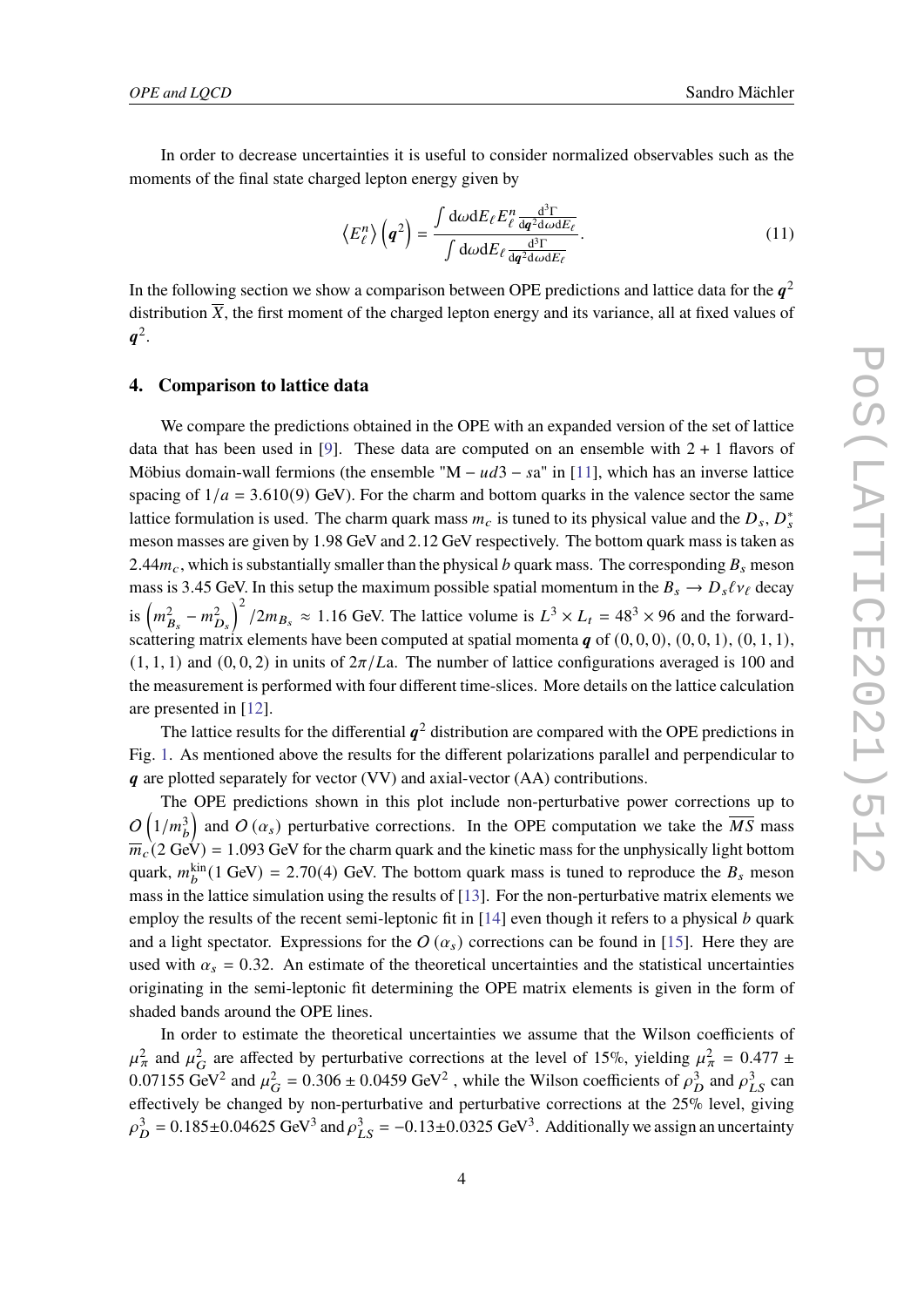<span id="page-4-0"></span>

**Figure 1:** Contributions of the individual channels to the  $q^2$  distribution. The dots and solid lines correspond to lattice data and OPE prediction at  $O\left(1/m_b^3, \alpha_s\right)$  respectively. The shaded bands include the experimental uncertainty on the non-perturbative parameters and theoretical uncertainty due to the truncation of the double series.

of 6 MeV to the quark masses and vary  $\alpha_s$  by 4%. These theoretical uncertainties are then added in quadrature to the statistical ones originating in the semi-leptonic fit.

In Fig. [1](#page-4-0) we show the combination of theoretical and statistical uncertainties. Because we do not estimate the effect of the unphysically small  $b$  quark mass on the OPE matrix elements the bands are slightly underestimated however.

<span id="page-4-1"></span>Keeping this in mind we find a remarkable agreement between the lattice data and OPE predictions for the differential  $q^2$  distribution. The OPE predictions strongly depend on the quark



**Figure 2:** First lepton energy moment at fixed  $q^2$ . The dots and solid lines correspond to lattice data and OPE prediction at  $O(1/m_b^3, \alpha_s)$  respectively. The shaded bands include the experimental uncertainty on the non-perturbative parameters and theoretical uncertainty due to the truncation of the double series.

masses. This dependence partially cancels, thus reducing the OPE uncertainties, if one considers normalized quantities such as the moments of the charged lepton energy defined in Eq. [\(11\)](#page-3-1). A comparison between lattice data and OPE predictions for the average charged lepton energy at fixed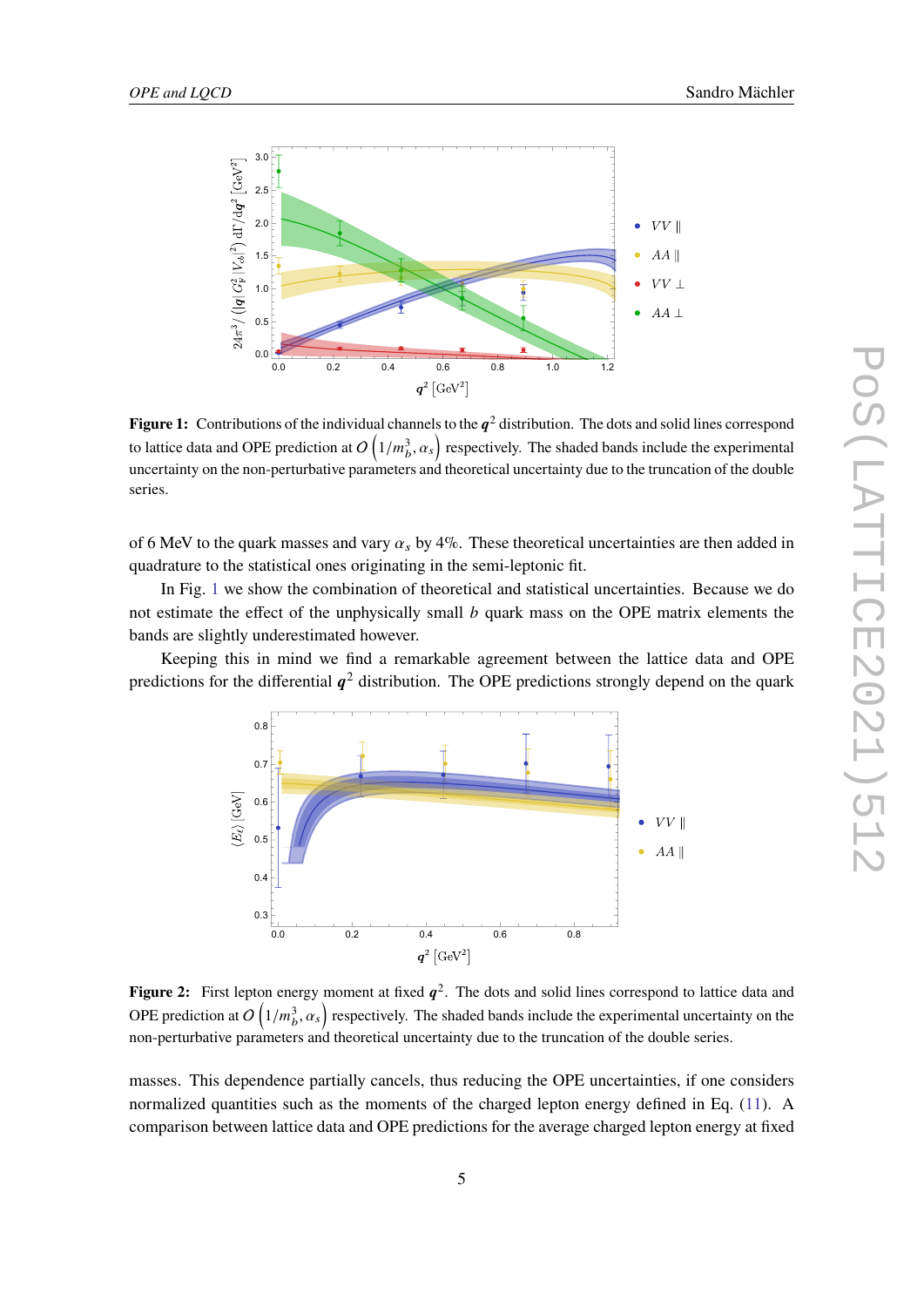values of  $q^2$  $q^2$  can be seen in Figs. 2 and [3.](#page-5-0) Here we show two kinds of error bands around the OPE predictions. The dark shaded bands correspond to the theory error alone, while the light shaded bands correspond to the combination of theoretical uncertainties and statistical uncertainties as in Fig. [1.](#page-4-0) Again we find an excellent agreement between OPE predictions and lattice data. In the

<span id="page-5-0"></span>

**Figure 3:** First lepton energy moment at fixed  $q^2$ . The dots and solid lines correspond to lattice data and OPE prediction at  $O(1/m_b^3, \alpha_s)$  respectively. The shaded bands include the experimental uncertainty on the non-perturbative parameters and theoretical uncertainty due to the truncation of the double series.

 $VV \perp$  channel the agreement is worse than in the others. One can make sense of this by noting that for this channel the average charged lepton energy at fixed  $q^2$  is given by

$$
\langle E_{\ell} \rangle_{VV\perp} \left( \mathbf{q}^2 \right) = \frac{\int d\omega dE_{\ell} E_{\ell}^n \frac{d^3 \Gamma}{dq^2 d\omega dE_{\ell}} \Big|_{VV\perp}}{\int d\omega dE_{\ell} \frac{d^3 \Gamma}{dq^2 d\omega dE_{\ell}} \Big|_{VV\perp}} = \frac{\int d\omega dE_{\ell} E_{\ell}^n \frac{d^3 \Gamma}{dq^2 d\omega dE_{\ell}} \Big|_{VV\perp}}{\frac{d\Gamma}{dq^2} \Big|_{VV\perp}} \tag{12}
$$

and the fact that the denominator  $d\Gamma/dq^2|_{VV\perp}$  is close to 0, as can be seen in Fig. [1.](#page-4-0) Consequently even a small change in the denominator could have a large effect on  $\langle E_{\ell} \rangle_{VV}$ .

In Fig. [4](#page-6-0) a comparison of the variance of the charged lepton energy can be found. Also in this case there is a good agreement between lattice data and OPE predictions. The current lattice uncertainties for this observable are rather large however.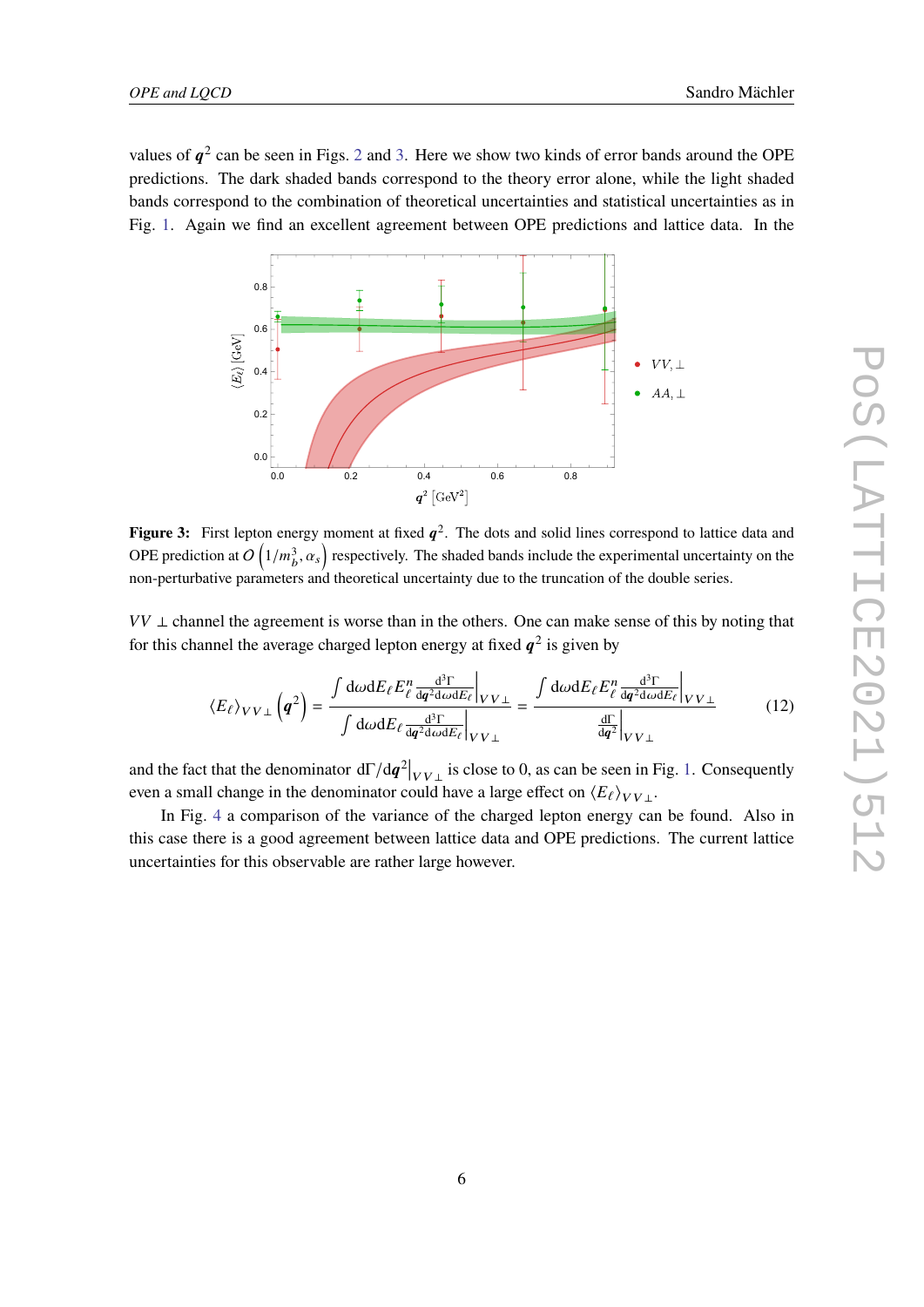<span id="page-6-0"></span>

**Figure 4:** This plot shows the variance  $\sigma_{AA,\parallel}^2(q^2)$ . The solid lines correspond to the OPE predictions including corrections up to  $O(1/m_b^3, \alpha_s)$ . The dark bands around the OPE lines show the theoretical uncertainties arising due to missing higher order corrections and the light shaded bands additionally include the uncertainties originating from the fit used to determine the charm quark mass and the heavy quark matrix elements. The dots correspond to the lattice data.

# **5. Conclusions**

We have expanded the pilot study performed in [\[9\]](#page-7-6) by including corrections of  $O(1/m_b^3, \alpha_s)$ , giving an estimate of the OPE uncertainties and considering lepton energy moments as additional observables. In the scenario of an unphysically light  $b$  quark we find a remarkable agreement between lattice data and OPE predictions.

In order to obtain more information about the non-perturbative power corrections it might be useful to consider hadronic observables such as the moments of the hadronic final state invariant mass as well. We are currently preparing an extension of this work including also these moments and lattice data obtained by the ETMC collaboration.

# **Acknowledgments**

We thank the members of the JLQCD collaboration for helpful discussions and providing the computational framework and lattice data. Numerical calculations are performed on SX-Aurora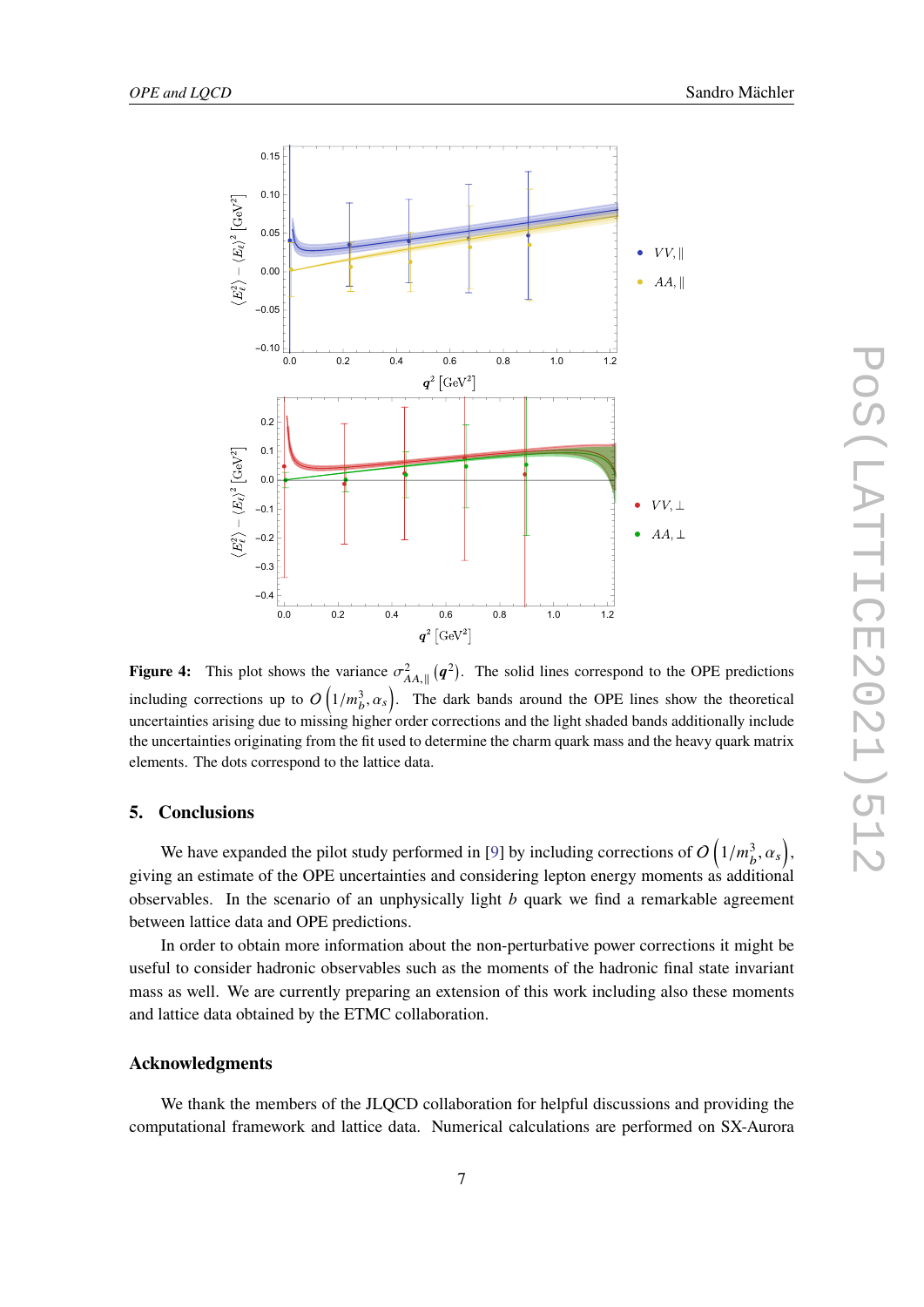TSUBASA at High Energy Accelerator Research Organization (KEK) under its Particle, Nuclear and Astro Physics Simulation Program, as well as on Oakforest-PACS supercomputer operated by Joint Center for Advanced High Performance Computing (JCAHPC). This work is supported in part by JSPS KAKENHI Grant Number 18H03710 and by the Post-K and Fugaku supercomputer project through the Joint Institute for Computational Fundamental Science (JICFuS). PG and SM are supported in part by the Italian Ministry of Research (MIUR) under grant PRIN 20172LNEEZ. This project has received funding from the Swiss National Science Foundation (SNF) under contract 200020\_204428.

### **References**

- <span id="page-7-0"></span>[1] P. Gambino, M. Jung and S. Schacht, Phys. Lett. B **795** (2019), 386-390 doi:10.1016/j.physletb.2019.06.039 [arXiv:1905.08209 [hep-ph]].
- [2] P. A. Zyla *et al.* [Particle Data Group], PTEP **2020** (2020) no.8, 083C01 doi:10.1093/ptep/ptaa104
- <span id="page-7-1"></span>[3] Y. S. Amhis *et al.* [HFLAV], Eur. Phys. J. C **81** (2021) no.3, 226 doi:10.1140/epjc/s10052- 020-8156-7 [arXiv:1909.12524 [hep-ex]].
- <span id="page-7-2"></span>[4] J. Chay, H. Georgi and B. Grinstein, Phys. Lett. B **247** (1990), 399-405 doi:10.1016/0370- 2693(90)90916-T
- <span id="page-7-7"></span>[5] A. V. Manohar and M. B. Wise, Phys. Rev. D **49** (1994), 1310-1329 doi:10.1103/PhysRevD.49.1310 [arXiv:hep-ph/9308246 [hep-ph]].
- <span id="page-7-3"></span>[6] B. Blok, L. Koyrakh, M. A. Shifman and A. I. Vainshtein, Phys. Rev. D **49** (1994), 3356 [erratum: Phys. Rev. D **50** (1994), 3572] doi:10.1103/PhysRevD.50.3572 [arXiv:hep-ph/9307247 [hep-ph]].
- <span id="page-7-4"></span>[7] S. Hashimoto, B. Colquhoun, T. Izubuchi, T. Kaneko and H. Ohki, EPJ Web Conf. **175** (2018), 13006 doi:10.1051/epjconf/201817513006
- <span id="page-7-5"></span>[8] R. Aaij *et al.* [LHCb], [arXiv:2103.11769 [hep-ex]].
- <span id="page-7-6"></span>[9] P. Gambino and S. Hashimoto, Phys. Rev. Lett. **125** (2020) no.3, 032001 doi:10.1103/PhysRevLett.125.032001 [arXiv:2005.13730 [hep-lat]].
- <span id="page-7-8"></span>[10] P. Colangelo, F. De Fazio and F. Loparco, JHEP **11** (2020), 032 doi:10.1007/JHEP11(2020)032 [arXiv:2006.13759 [hep-ph]].
- <span id="page-7-9"></span>[11] K. Nakayama, B. Fahy and S. Hashimoto, Phys. Rev. D **94** (2016) no.5, 054507 doi:10.1103/PhysRevD.94.054507 [arXiv:1606.01002 [hep-lat]].
- <span id="page-7-10"></span>[12] S. Hashimoto, PTEP **2017** (2017) no.5, 053B03 doi:10.1093/ptep/ptx052 [arXiv:1703.01881 [hep-lat]].